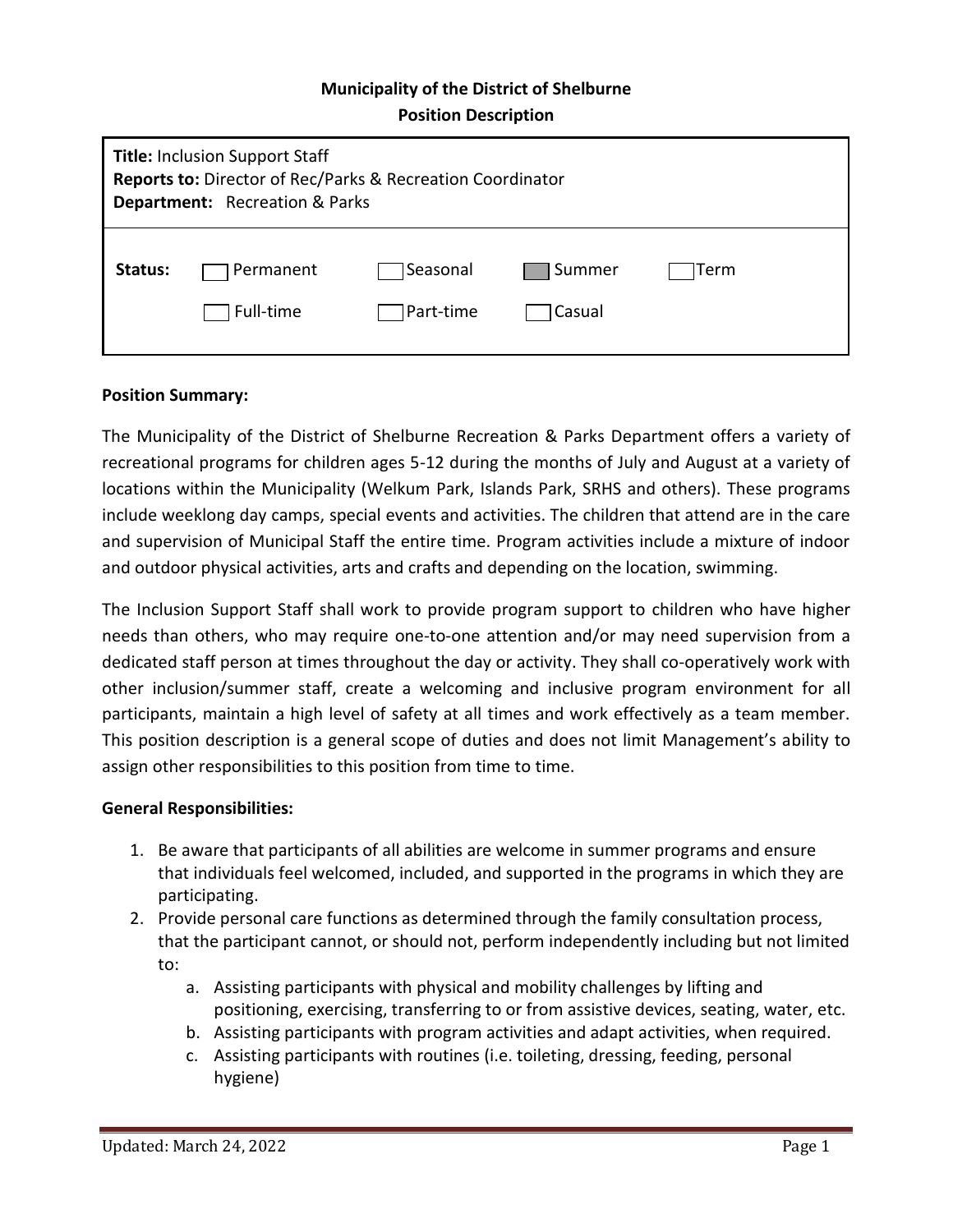- 3. Administering medication according to agreed upon instructions provided by the parent/guardian.
- 4. Ensuring a safe and respectful environment when meeting personal care needs of participants.
- 5. Encourage participants to respect staff, participants, and volunteers.
- 6. Use appropriate interventions to manage participant's behaviours.
- 7. Assist participants with following programming instructions and rules.
- 8. Review activity plans with Camp and Activity Coordinators and work with them to adapt activities to meet the needs/abilities of participants.
- 9. Ensure that all municipal policies and procedures are being adhered to when planning, communicating, and implementing programs.
- 10. Present activities with energy and enthusiasm with an emphasis on safety & fun.
- 11. Communicate with parents of program participants to let them know of their child's progress.
- 12. Complete incident reports, as required.
- 13. Promote Fair Play and Principles of Healthy Childhood Development.
- 14. Participate in training opportunities, as required.
- 15. Deal with conflicts with participants, other staff, and the public in a mature, professional, and courteous manner.
- 16. Act as a role model for other staff, Youth Leaders, and program participants.
- 17. Be aware of public perception both on and off the job.
- 18. Continually evaluate summer programs and make recommendations for future programs.
- 19. Prepare a summary report at the end of the summer and submit to the Recreation Coordinator.
- 20. Staff will have access to confidential information and will be required to follow the Department's Confidentiality Policy.
- 21. Follow the current Public Health COVID guidelines to ensure the safety of all participants, staff and volunteers and be a role model for proper COVID safety procedures.
- 22. Perform other duties as required.

# **Skills Required:**

- 1. Ability to adapt activities to meet needs of participants.
- 2. Positive attitude.
- 3. Must enjoy working with all ages, especially children and youth.
- 4. Emotionally mature with good moral character
- 5. Medium to high proficiency in some aspect of recreation: sport, physical activity, arts, Day Camps.
- 6. Ability to work as part of a team and be a valuable team member.
- 7. This employee must exercise a high degree of accountability and confidentiality in their job.
- 8. Conflict resolution skills to tactfully handle concerns from program participants, the public and other staff.
- 9. This employee must recognize that they are a public servant and must show utmost respect always when dealing with other staff, program participants and the public.